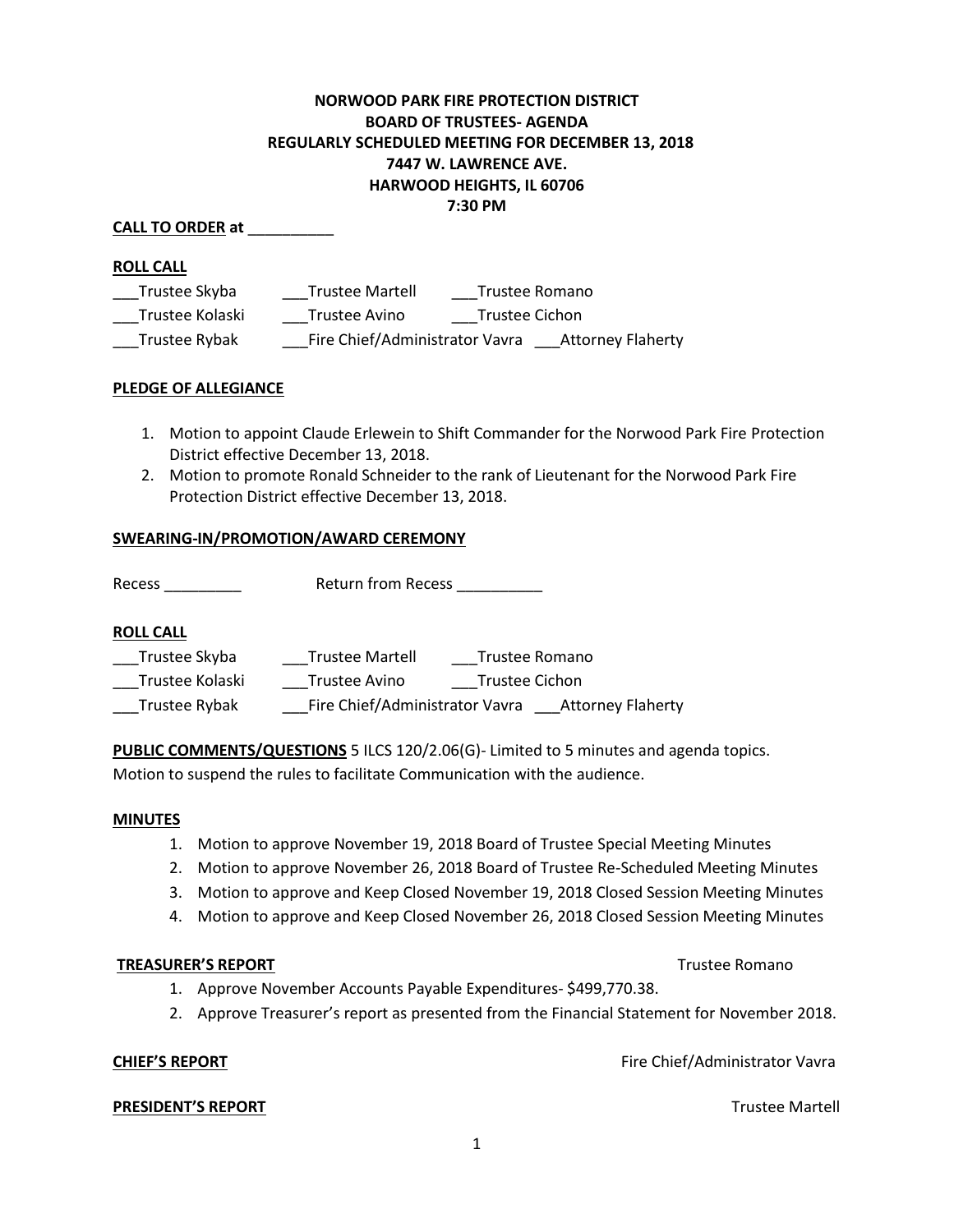## **COMMITTEE REPORTS**

Finance & Information Technology Committee *Trustee Romano* Building and Equipment Committee *Trustee Cichon*  Policy Committee *Trustee Kolaski*  Strategic Planning Committee *Trustee Martell* Human Capital Committee *Trustee Rybak* Community Relations Committee *Trustee Avino*  Fire Commissioner & Pension Board Governance & Oversight *Trustee Skyba* 

## **ATTORNEY REPORT** *Attorney Flaherty*

## **FIRE COMMISSIONER REPORT**

# **OLD BUSINESS**

*Review, discuss, and/or take action on matters relative on the following:* 

## **NEW BUSINESS**

*Review, discuss, and/or take action on matters relative on the following:* 

- 1. Motion to approve the Deputy Chief contract with David Blondell effective November 20, 2018.
- 2. Motion to pass and approve Ordinance # 18-5, the Norwood Park Fire Protection District 2018 Tax Levy.
- 3. Motion to pass and approve Ordinance #18-6, an Ordinance giving Cook County Clerk direction related to the 2018 Tax Levy.
- 4. Motion to approve the Liability insurance renewal with Corkill insurance, effective January 1, 2019 through January 1, 2020, at an annual cost of \$35,710.00.
- 5. Motion to approve the renewal for Workers Compensation through Illinois Public Risk Fund, effective January 1, 2019 through January 1, 2020, at an estimated cost of \$164,189.00.
- 6. Motion to approve the cost to print and distribute Norwood Park Fire Protection District's December 2018 edition Newsletter, *The Size-Up*. Printing and distribution through FCL Graphics at a cost not to exceed \$7,000 (including postage).
- 7. Motion to approve the Norwood Park Fire Protection District Board meeting dates for 2019 as follows: January 14, February 21, March 11, April 18, May 13, June 20, July 11, August 15, September 9, October 10, November 14 and December 12.
- 8. Motion to approve the payment to Target Solutions in the amount of \$3,329.03 for annual maintenance and training platform.